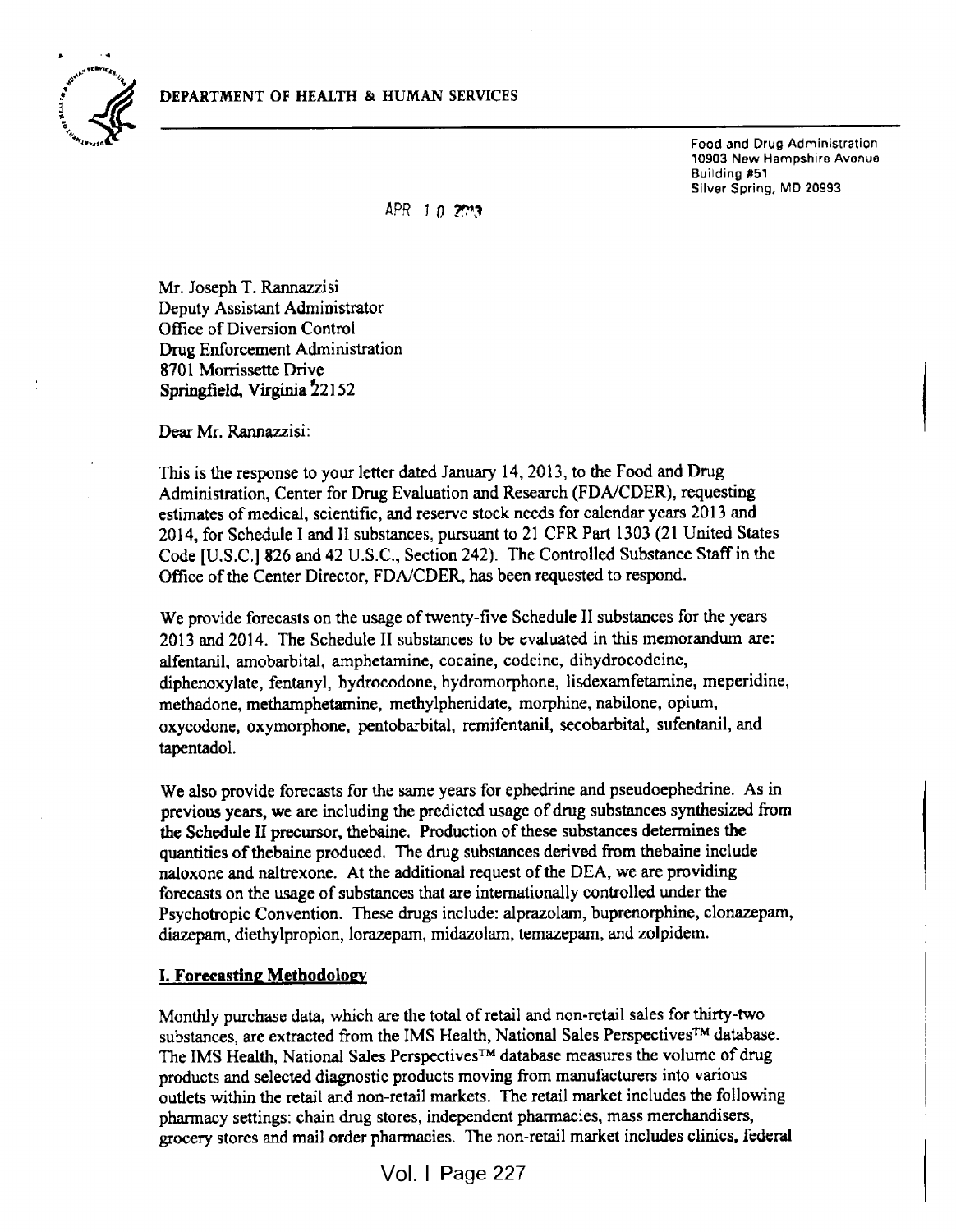Mr. Joseph T. Rannazzisi Page 2 of 14

and non-federal hospitals, federal facilities, HMOs, long-terra care facilities, home health care and other miscellaneous settings.

The accuracy of the usage data provided depends on many different factors, including sampling and non-sampling errors. The IMS Health, National Sales Perspectives™ database does not provide <sup>a</sup> direct estimate of use but does provide <sup>a</sup> national estimate of units (in kilograms) sold from the manufacturer to various channels of distribution. The quantities of products purchased by retail and non-retail channels of distribution may be a possible surrogate for use, assuming that facilities purchase drugs in quantities reflective of actual consumer use.

As in past years, accuracy of the forecast is affected by unexpected changes in supply, data collection, or IMS Health's drug categorization and sampling plan. The mathematical modeling process involves only objective factors. If deterministic factors not specified in advance are operative, reliability of the forecasted values is decreased. Predictions of usage change for <sup>2014</sup> should be carefully interpreted because the precision of the forecast reduces with time into the future.

> Each year, IMS Health adjusts the complete database by applying correction factors to update product usage data. Such factors may include a "re-calibration" of reported values or shifts in series reflecting new use of <sup>a</sup> drug containing the substance of interest. Such changes can result in the forecasted estimate for <sup>a</sup> given year that differs from the estimate given in previous years. Fortunately, the correction factors for most substances are small.

The forecasting method relies on <sup>a</sup> mathematical model that is accurate only to the extent that the environment of the drug use system remains essentially the same as in previous years. This year, two smoothing approaches are used to minimize errors in forecasting. The decision to use one approach over the other is based on the characteristics of the data used to make the projections. For substances that exhibited no apparent usage trend or <sup>a</sup> trend that is characterized by sharp changes or recent inconsistencies, simple exponential smoothing is used and forecasts are only provided for 2013. The latter may be characterized by either <sup>a</sup> small number of data points or low stability in an increasing or **Contract the solution**. For substances with a well-defined increasing or decreasing trend, <sup>a</sup> linear exponential smoothing method is used.

#### II. Tabular Data

The observed usage (purchases in kilograms) of Schedule II substances in 2010, 2011, and 2012, and the percent changes based on the *observed* values of the current year and the previous year were provided by CDER's Division of Biometrics and are presented in Table 1.

Predicted usage (purchases in kilograms) of the Schedule II substances are also provided in Table 1 for 2013 and 2014. The observed usage for 2010, 2011, and 2012 and predicted usage (purchases, in kilograms) for <sup>2013</sup> and <sup>2014</sup> for substances controlled under the Psychotropic Convention are provided in Table 2. The observed usage for 2010, 2011, and 2012 and *predicted* usage (purchases, in kilograms) for 2013 and 2014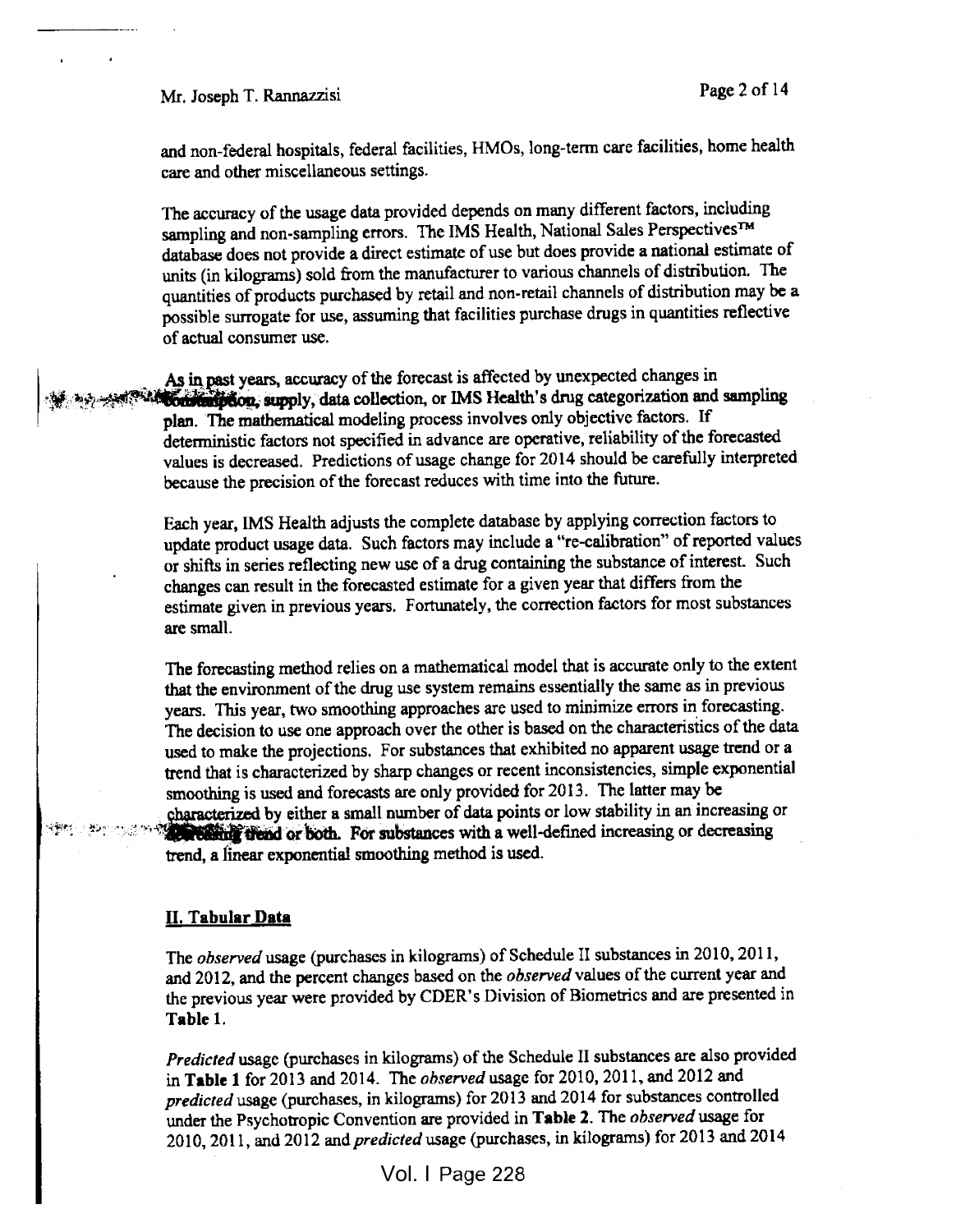Mr. Joseph T. Rannazzisi Page 3 of 14

for ephedrine and pseudoephedrine are provided in Table 3. Each predicted value is an estimate subject to variation.

Among the <sup>49</sup> substances requested by DEA, we are not providing forecasted usage for the following Schedule I and II substances: difenoxin, etorphine, gammahydroxybutyrate (GHB) or sodium oxybate, levorphanol, marijuana, noroxymorphone, propiram, psilocybin, and tetrahydrocannabinols because data regarding the usage of these substances were not available or limited. Data was also unavailable for phenylpropanolamine. The Schedule IV substance clobazam was also not included in this analysis because data are only available for 2012, since the drug was approved in October 2011. There were data gaps for difenoxin and levorphanol in which no sales data were available for varying time periods.

**THE SHOW TO** 

We are providing current information on new drug applications and abbreviated new drug applications for products containing Schedule II drugs approved between January <sup>2012</sup> and March 2013, in Table 4 and Table 5.

In Table 6, we have listed products which were discontinued between January 2012 and December 2012.

#### - Comments on *Observed* usages in 2012 (See Table 1, Table 2 and Table 3).

From 2011 to 2012, there was an increase in the *observed* usage for the following substances that is also *predicted* for 2013: amphetamine, fentanyl, hydromorphone, lisdexamfetamine, methylphenidate, morphine, remifentanil, and tapentadol.

Most of the data received this year were consistent with the data supplied in previous years except amphetamine, hydromorphone, lisdexamfetamine and tapentadol. The usage for these substances changed dramatically (e.g. increased  $\geq 10\%$ ) from 2011 to 2012, and the *predicted* usage in 2013 is  $\geq$  10% of the observed 2012 values. Dihydrocodeine and pentobarbital displayed relatively large decreases in both observed usage in 2012, and predicted usage in 2013.

## 女優女優に?

The observed retail and non-retail sales values for some substances were inconsistent with previous years. This is a result of regular data corrections and updates by the IMS data investigation team. Substances noted in the previous reports with extreme values were amobarbital, diphenoxylate, meperidine, and difenoxin. As stated in previous reports, most of these corrections were minor (e.g.,  $\leq 0.5\%$ ) and should not be an influencing factor in the current assessment. Similar discrepancies were also noted and resolved in previous reports.

#### $-$  Forecasted (Predicted) Increases for 2013 (See Table 1, Table 2, and Table 3).

The *predicted* usage of these substances does not take under consideration specific needs of some manufacturers due to recent recalls of defective products or drug shortages. On January 13; <sup>201</sup> 1, FDA asked manufacturers to limit the strength of acetaminophen in prescription drug products to 325 mg per tablet in order to reduce the risk of liver injury and allergic injuries. This initiative may impact quotas for hydrocodone and oxycodone, because these Schedule II substances are used in many products in combination with

Vol. I Vol. I Page 229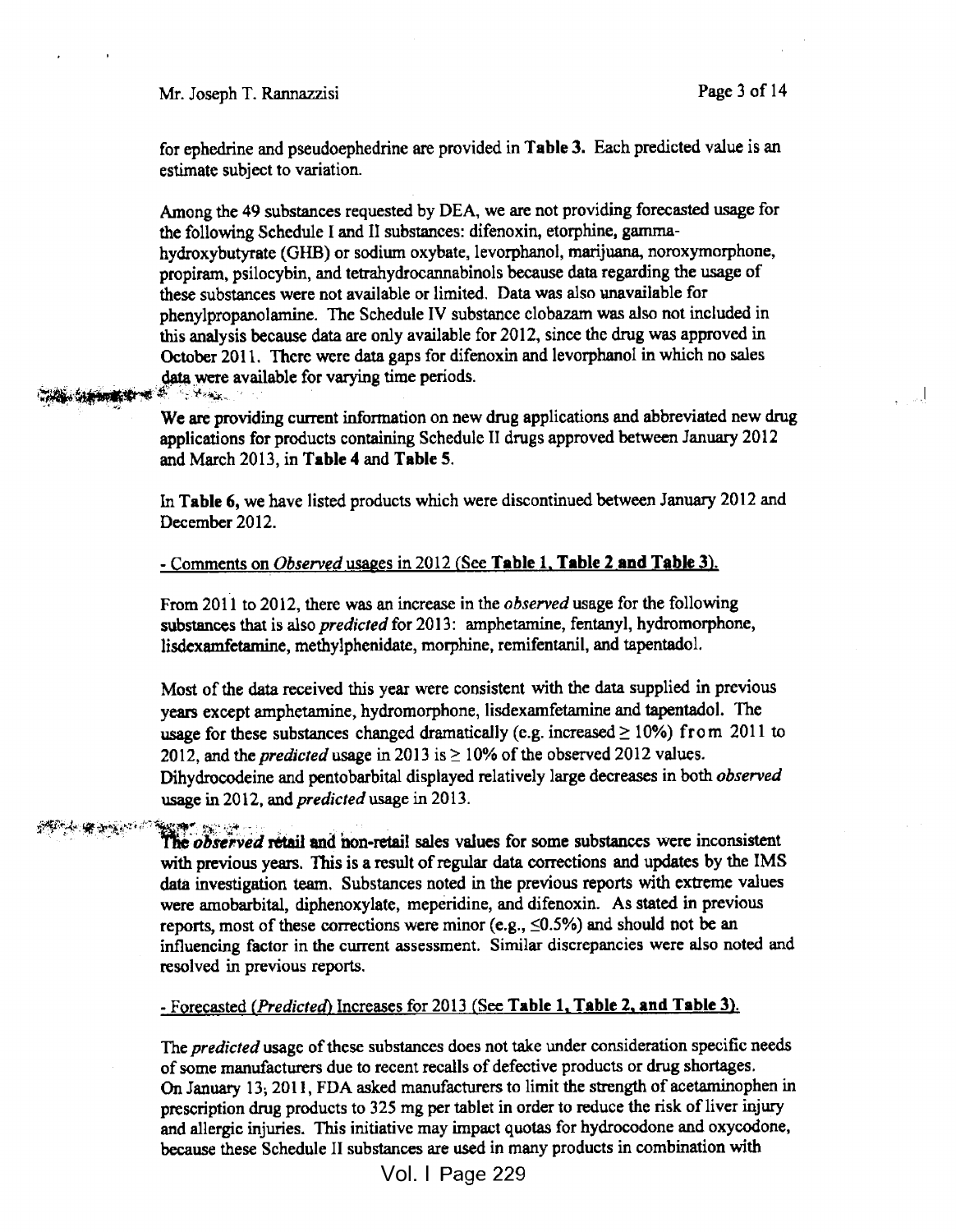Mr. Joseph T. Rannazzisi Page 4 of 14

!

 $\delta^{\mathbf{A}_n}_{\mathbf{a}}$  :

acetaminophen, and several of these combination products need to be reformulated.

An efficacy supplement was approved for Vyvanse (lisdexamfetamine) capsules for an ADHD maintenance study in adults.

Investigational new drug applications were submitted for the following approved drugs, and may require additional drug quantities for large clinical trials:  $(b)$  $(4)$ 

In September 2012, there were recalls of hydrocodone and acetaminophen tablets by Watson Laboratories and by Qualitest. The recalls included the following:

- <sup>&</sup>gt; v-Ftyfrooodone Bitartrate and Acetaminophen Tablets, USP <sup>10</sup> mg/500 mg with the expiry date April 2014.
	- Hydrocodone Bitartrate and Acetaminophen Tablets, USP <sup>10</sup> mg/500 mg, expiry date December 2013.

In August 2012, there was <sup>a</sup> recall of one lot of hydromorphone hydrochloride injectable by Hospira. The affected product is <sup>a</sup> prefilled glass cartridge for use with the Carpuject Syringe system. The expiration date is December 1, 2013.

Several lots of Daytrana (methylphenidate transdermal patch) were recalled due to skin<br>lower problems. The Spences has adherence problems. The Sponsor has (b)(4)

Based on increased demand, manufacturing delays, and shortages in 2012, the Drug Shortages Division predicts additional quota demands in <sup>2013</sup> for the following substances: alfentanil, amphetamine, fentanyl, hydromorphone, meperidine, methadone, methylphenidate, morphine, oxymorphone, sufentanil, buprenorphine, diazepam, lorazepam, midazolam, naloxone, and naltrexone.

We hope that these data prove useful to the Drug Enforcement Administration in making quota determinations. If you have any questions or need additional clarification, please **University Ph.D., Controlled Substance Staff, at 301-796-5402.**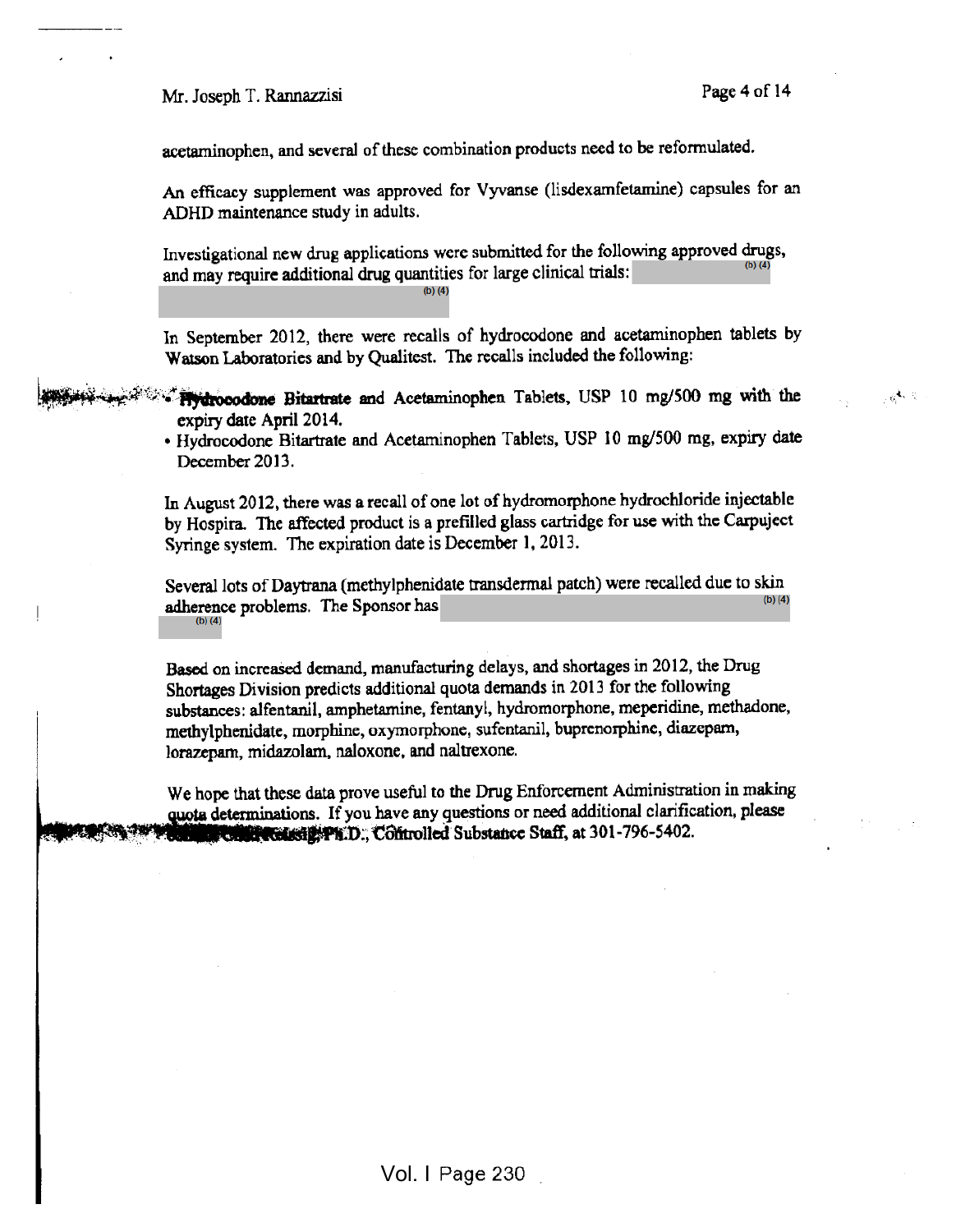Mr. Joseph T. Rannazzisi Page 5 of 14

 $\label{eq:2} \frac{1}{\sqrt{2}}\frac{2\theta_1}{\sqrt{2}}d\theta$ 

Sincerely,

Mulrael 1 Cle

Michael Klein, Ph.D. Director, Controlled Substance Staff Office of the Center Director Center for Drug Evaluation and Research

Concur:

IC 1

Douglas C. Throckmorton, M.D. Deputy Director for Regulatory Programs Center for Drug Evaluation and Research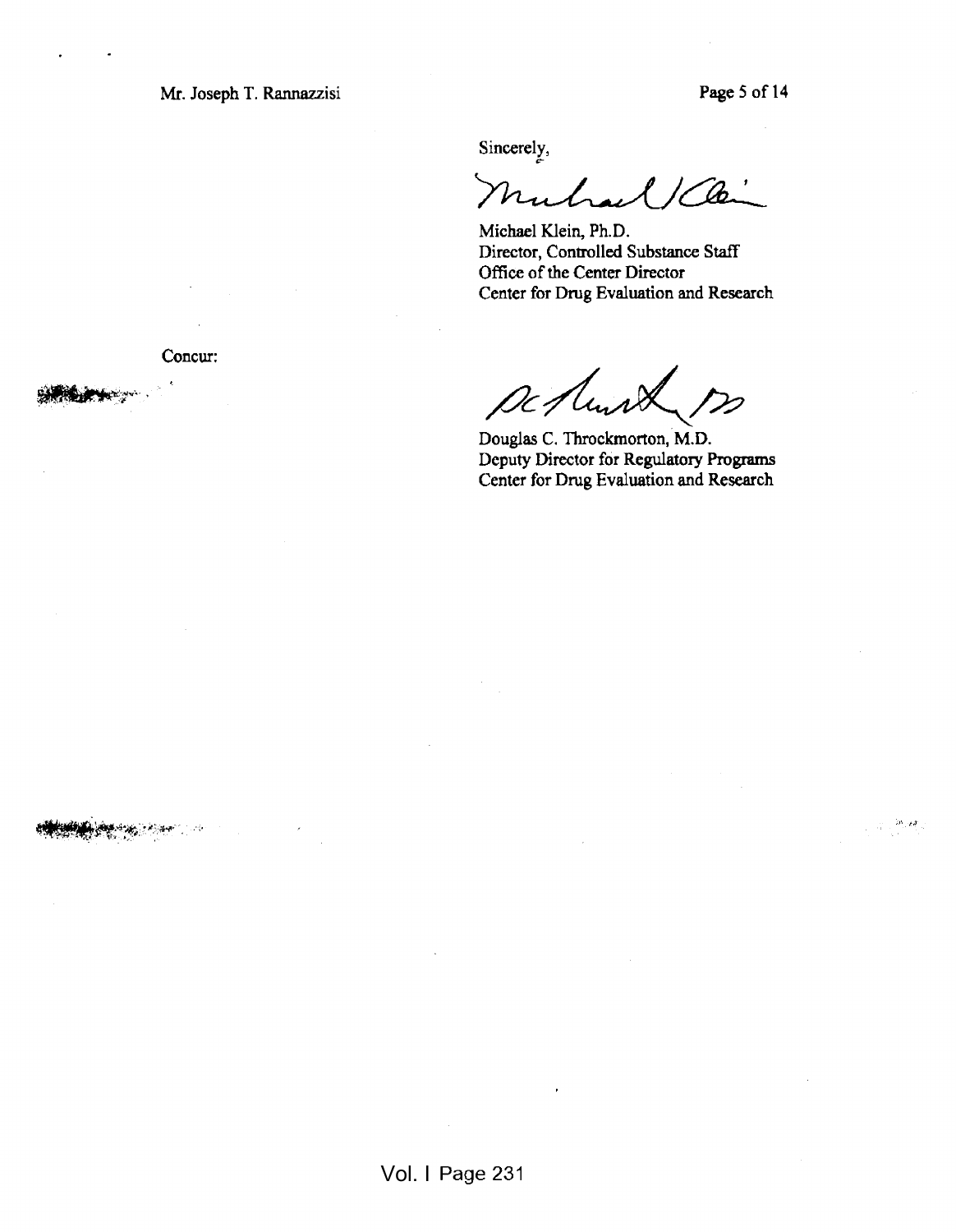#### Attachments:

- Table 1: Forecast Uses (Purchases, in Kg) for 2013 and 2014, and Observed Use for 2010, 2011, and 2012 of Schedule II Controlled Substances.
- Table 2: Forecast Uses (Purchases, in Kg) for 2013 and 2014, and Observed Use for 2010, 201 1, and 2012, of substances derived from thebaine and for substances controlled under the Psychotropic Convention.
- Table 3: Forecast Uses (Purchases in Kg) for 2013, and 2014, and Observed Use for 2010, 2011, and 2012 of the substance ephedrine and pseudoephedrine
- Table 4: Recently Approved New Drug Products Containing Schedule II Controlled Substances.
- Table 5: Recently Approved Generic Drug Products Containing Schedule II Controlled Substances.
- Table 6: Drug Products Containing Schedule II Controlled Substances Discontinued between January 2012 and December 2012.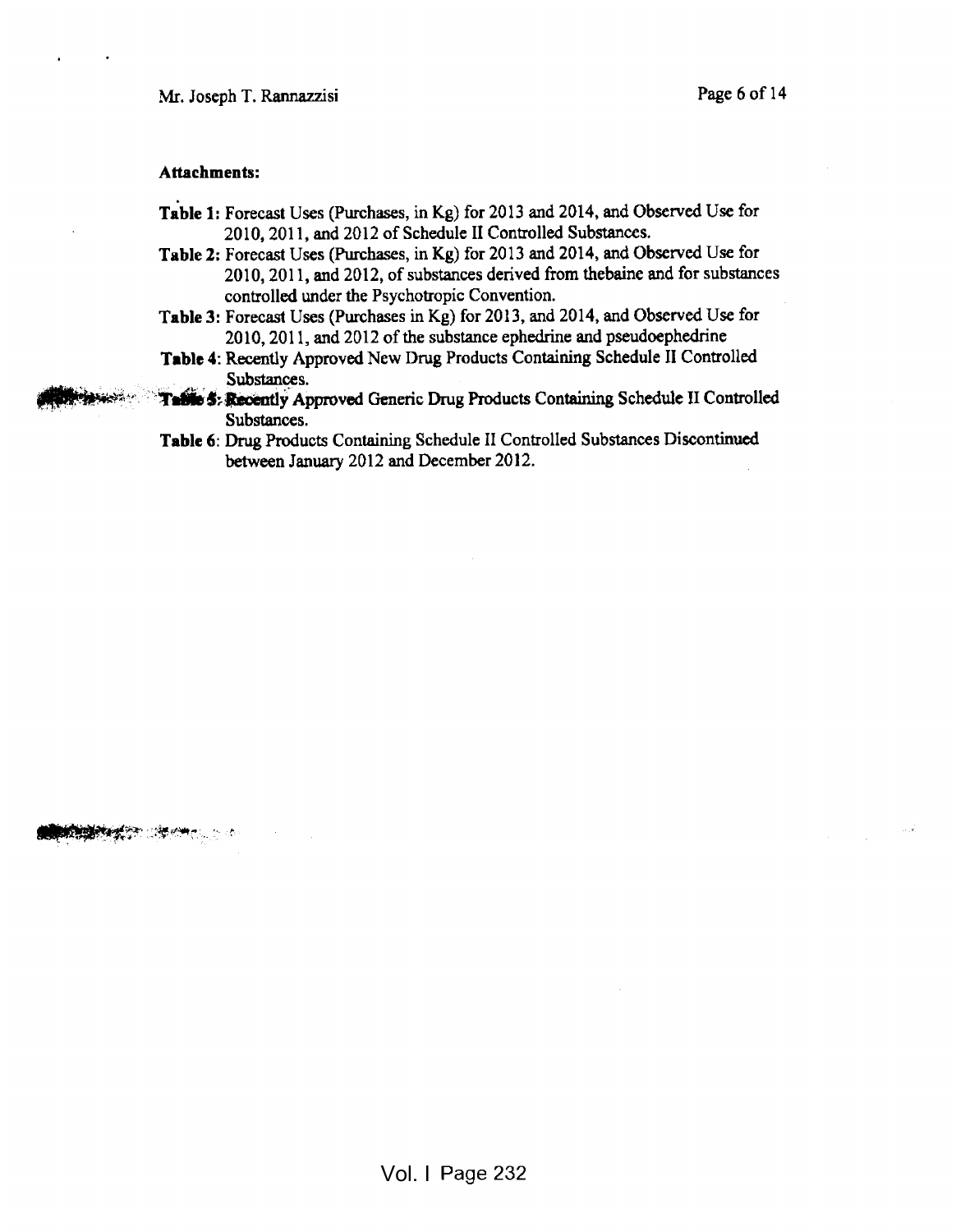Table 1: Forecast (Predicted) Uses (Purchases, in Kg) for <sup>2013</sup> and 2014, and Observed Use for 2010, 2011, and 2012, of Schedule II Controlled Substances. (Note: Substances for which either 2012 observed or 2013 and 2014 predicted increases are equal to or exceed 10 percent are in bold).

| <b>SUBSTANCE</b>        | 2010<br>Observed | 2011<br>Observed<br>$(\%CHANGE^1)$ | 2012<br>Observed<br>$(*CHANGE2)$ | 2013<br>Predicted<br>$(*CHANGE3)$ | 2014<br>Predicted<br>(%CHANGE <sup>4</sup> ) |
|-------------------------|------------------|------------------------------------|----------------------------------|-----------------------------------|----------------------------------------------|
| <b>ALFENTANIL</b>       | 0.43             | 0.49(14.0)                         | $0.40(-18.4)$                    | 0.44(10.14)                       | N/A                                          |
| <b>AMOBARBITAL</b>      | 1.76             | $1.41(-19.9)$                      | 1.55(9.9)                        | $1.09(-29.7)$                     | N/A                                          |
| <b>AMPHETAMINE</b>      | 8561.5           | 9401.30 (-9.8)                     | 10671.30 (13.5)                  | 11811.93 (10.7)                   | 12962.96 (-9.7)                              |
| <b>COCAINE</b>          | 53.90            | 48.70 (-9.6)                       | 43.80 (-10.1)                    | $39.17(-10.6)$                    | $34.49(-11.9)$                               |
| فتنكتم فيعرينا<br>M.    | 23959.50         | 25149.10 (5.0)                     | 22687.00 (-9.8)                  | 22401.85 (-1.3)                   | <b>NA</b>                                    |
| <b>SYDIAYDROCODEINE</b> | 108.00           | $102.60(-5.0)$                     | $71.00(-30.8)$                   | 41.43(41.6)                       | $11.83 (-71.4)$                              |
| <b>DIPHENOXYLATE</b>    | 433.60           | 423.70 (-2.3)                      | 382.70 (-9.7)                    | 382.74 (0.0)                      | N/A                                          |
| <b>FENTANYL</b>         | 497.20           | 528.30 (6.3)                       | 572.50 (8.4)                     | 616.70(7.7)                       | 660.85 (7.2)                                 |
| <b>HYDROCODONE</b>      | 58844.00         | 62535.70 (6.3)                     | 62447.70 (-0.1)                  | 63496.96 (1.7)                    | 64455.56 (1.5)                               |
| <b>HYDROMORPHONE</b>    | 1445.90          | 1658.20 (14.7)                     | 1901.80 (14.7)                   | 2124.81 (11.7)                    | 2350.04 (10.6)                               |
| <b>LISDEXAMFETAMINE</b> | 9769.10          | 11749.90 (20.3)                    | 13398.30 (14.0)                  | 15099.10 (12.7)                   | 16797.85 (11.3)                              |
| <b>MEPERIDINE</b>       | 2555.80          | 2282.40 (-10.7)                    | 1868.30 (-18.1)                  | 1484.33 (-20.6)                   | 1098.43 (-26.0)                              |
| <b>METHADONE</b>        | 7808.80          | 7589.20 (-2.8)                     | 7131.10 (-6.0)                   | 6673.48 (-6.4)                    | N/A                                          |
| <b>METHAMPHETAMINE</b>  | 13.33            | $12.45(-6.6)$                      | 12.85(3.2)                       | 12.85 (0.0)                       | N/A                                          |
| <b>METHYLPHENIDATE</b>  | 17637.40         | 18222.00 (3.3)                     | 18733.00 (2.8)                   | 19245.43 (2.7)                    | 19757.85 (2.7)                               |
| <b>MORPHINE</b>         | 28543.80         | 29980.90 (5.0)                     | 30519.00 (1.8)                   | 31097.24 (1.9)                    | 31675.02 (1.9)                               |
| <b>NABILONE</b>         | 0.05             | 0.05(0.0)                          | $0.04$ (-20.0)                   | 0.04(0.0)                         | N/A                                          |
| <b>OPIUM</b>            | 79.90            | 80.60 (0.9)                        | 77.20 (-4.2)                     | $74.75(-3.2)$                     | N/A                                          |
| <b>OXYCODONE</b>        | 67353.20         | 69894.70 (3.8)                     | 66728.10 (-4.5)                  | 66731.26 (0.0)                    | N/A                                          |
| <b>OXYMORPHONE</b>      | 1621.40          | 2604.20 (60.6)                     | 1913.80 (-26.5)                  | 1914.49 (0.0)                     | N/A                                          |
| <b>PENTOBARBITAL</b>    | 85.40            | 79.10 (-7.4)                       | 46.80 (-40.8)                    | 22.78 (-51.3)                     | N/A                                          |
| <b>REMIFENTANIL</b>     | 0.89             | 1.04(16.9)                         | 1.12(7.7)                        | 1.21(8.0)                         | 1.30(7.4)                                    |
| <b>SECOBARBITAL</b>     | 22.00            | 19.60 (-10.9)                      | $15.40(-21.4)$                   | $11.20(-27.3)$                    | N/A                                          |
| <b>SUFENTANIL</b>       | 0.07             | $0.05(-28.6)$                      | 0.05(0.0)                        | $0.04 (-20.0)$                    | N/A                                          |
|                         | 292150           | 4922.70 (68.5)                     | 6248.50 (26.9)                   | 7575.65 (21.2)                    | NA <sup>'</sup>                              |

1<sup>100</sup> <sup>X</sup> [Observed (201 1) - Observed (2010)]/Observed (2010)

 $2^{2}$  100 x [Forecast (2012) - Observed (2011)] /Observed (2011)

<sup>3</sup> 100 <sup>x</sup> [Forecast (2013) - Forecast (2012)]/Forecast (2012)

 $'$  100 x [Forecast (2014) - Forecast (2013)]/Forecast (2013)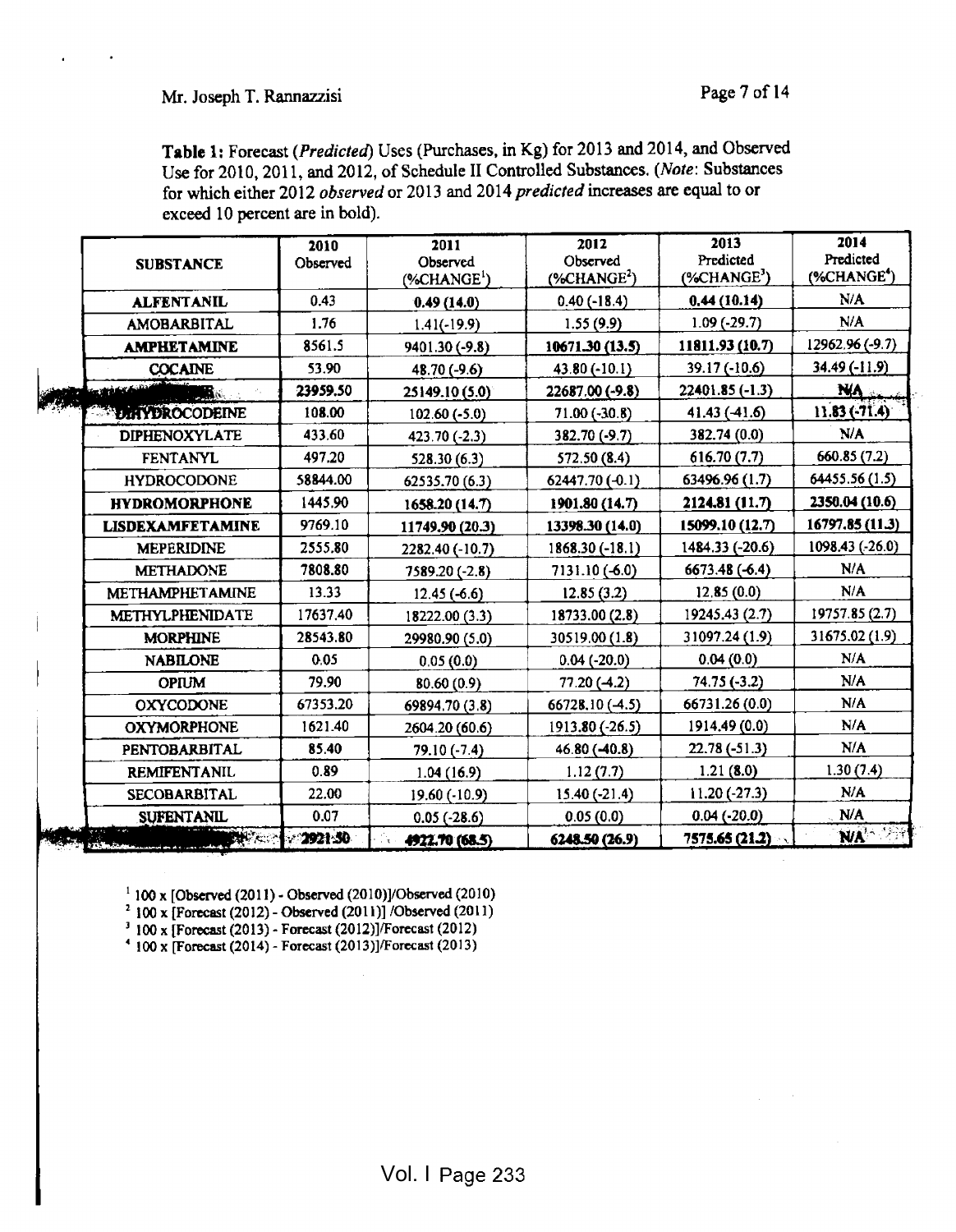'-v'

Table 2: Forecast (Predicted) Uses (Purchases, in Kg) for 2012, 2013 and 2014, and Observed Use for 2010, 2011, and 2012 of substances derived from thebaine and for substances controlled under the Psychotropic Convention (Note: Substances for which either observed or predicted increases are equal to or exceed 10 percent are in bold).

| <b>SUBSTANCE</b>      | 2010     | 2011<br>Observed<br>$(% ^{1})$ (%CHANGE <sup>1</sup> ) | 2012<br>Predicted<br>$(%ANCE^{2})$ | 2013<br>Predicted<br>$(\%CHANGE3)$ | 2014<br>Predicted<br>(%CHANGE <sup>+</sup> ) |
|-----------------------|----------|--------------------------------------------------------|------------------------------------|------------------------------------|----------------------------------------------|
|                       | 2261.30  | 2341.70(3.6)                                           | 2275.30 (-2.8)                     | 2275.37 (0.0)                      | N/A                                          |
| <b>BUPRENORPHINE</b>  | 1556.6   | 1745.00 (12.1)                                         | 2008.60 (15.1)                     | 2272.05 (13.1)                     | 2535.50 (11.6)                               |
| <b>CLONAZEPAM</b>     | 1347.10  | 1406.60 (4.4)                                          | 1425.70 (1.4)                      | 1451.45 (1.8)                      | 1476.93(1.8)                                 |
| <b>DIAZEPAM</b>       | 5039.20  | 5108.00 (1.4)                                          | 4912.30 (-3.8)                     | 4912.50 (0.0)                      | N/A                                          |
| <b>DIETHYLPROPION</b> | 699.60   | 601.50 (-14.0)                                         | 544.80 (-9.4)                      | 477.47 (-12.4)                     | 410.99 (-13.9)                               |
| <b>LORAZEPAM</b>      | 1353.00  | 1387.00(2.5)                                           | 1351.40 (2.6)                      | 1351.44 (0.0)                      | N/A                                          |
| <b>MIDAZOLAM</b>      | 901.00   | 675.60 (-25.0)                                         | 314.90 (-53.0)                     | 315.26(0.1)                        | N/A                                          |
| <b>NALOXONE</b>       | 358.70   | 390.80 (8.9)                                           | 438.70 (12.3)                      | 486.57 (10.9)                      | 534.44 (9.8)                                 |
| <b>NALTREXONE</b>     | 587.80   | 621.80(5.8)                                            | 630.30(1.4)                        | 640.22(1.6)                        | 650.13(1.5)                                  |
| <b>TEMEZAPAM</b>      | 6499.90  | 6582.10(1.3)                                           | 6392.40 (-2.9)                     | 6392.59 (0.0)                      | N/A                                          |
| <b>ZOLPIDEM</b>       | 11888.40 | 12227.60 (2.9)                                         | 12050.70 (-1.4)                    | $11920.25(-1.1)$                   | $11788.75(-1.1)$                             |

1100 <sup>x</sup> [Observed (201 1) - Observed (2010)]/Observed (2010)

3 100 <sup>x</sup> [Forecast (2012) - Observed (201 1)] /Observed (201 1)

3 100 <sup>x</sup> [Forecast (2013) - Forecast (2012)]/Forecast (2012)

4 100 <sup>x</sup> [Forecast (2014)- Forecast (201 3)]/Forccast (2013)

**A BARA BARA SA BADA DA BARA**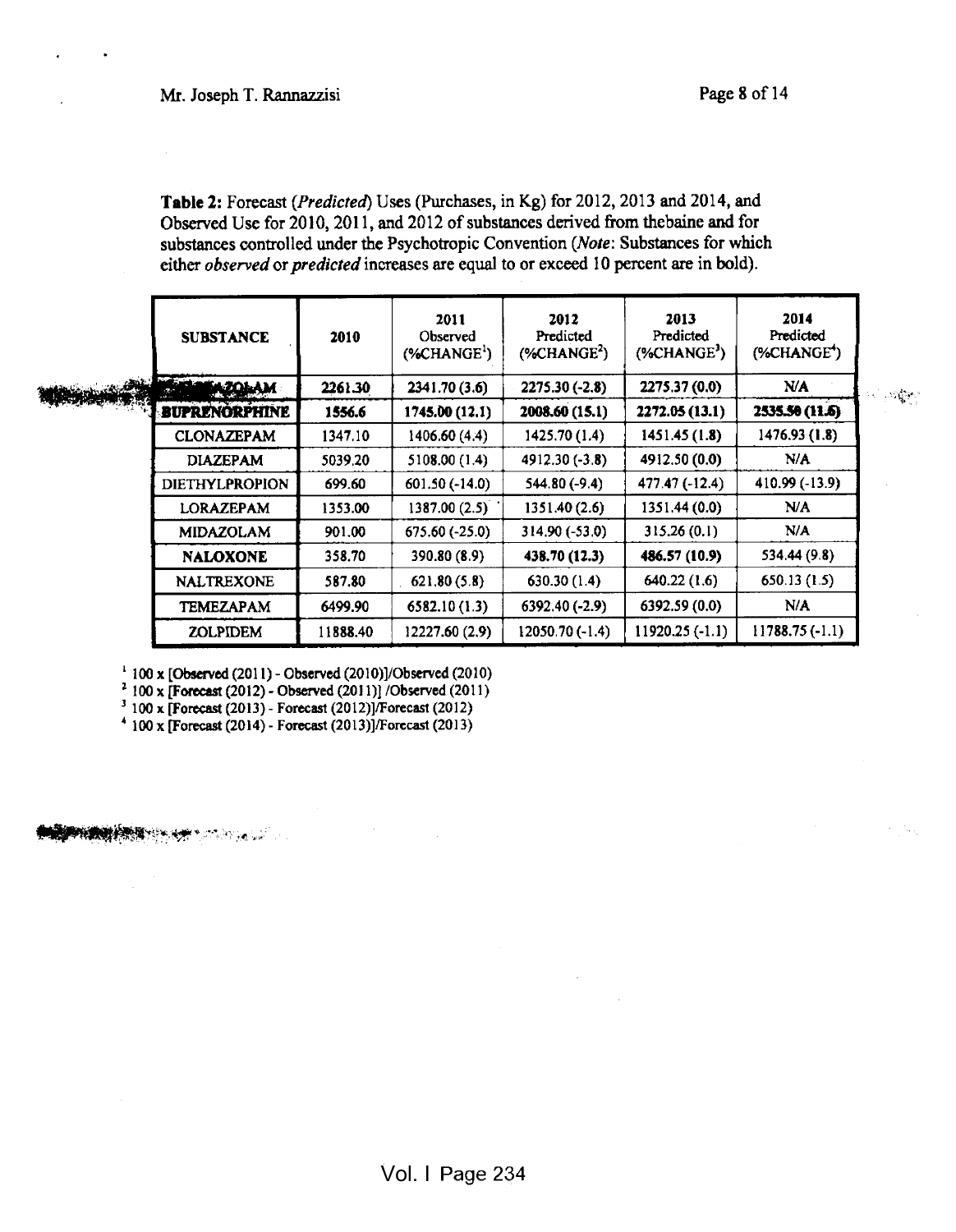# Mr. Joseph T. Rannazzisi Page 9 of 14

Table 3: Forecast (Predicted) Uses (Purchases, in Kg) for 2013 and 2014, and Observed Use for 2010 and 2011, and 2012 of ephedrine and pseudoephedrine (Note: Substances for which either observed or predicted increases are equal to or exceed 10 percent are in bold).

| <b>SUBSTANCE</b>          | 2010     | 2011<br>Observed<br>$(*CHANGE1)$ | 2012<br>Predicted<br>$(% ^{2})$ (%CHANGE <sup>2</sup> ) | 2013<br>Predicted<br>$(*CHANGE3)$ | 2014<br>Predicted<br>$(%ANCE^*)$ |
|---------------------------|----------|----------------------------------|---------------------------------------------------------|-----------------------------------|----------------------------------|
| <b>EPHEDRINE</b>          | 1476.90  | 1534.20(3.9)                     | 1973.90 (28.7)                                          | 2289.19 (16.0)                    | NA                               |
| <b>A. PSEUDOEPHEDRINE</b> | 19448.80 | 101137.30 (-15.3)                | 92883.40 (-8.2)                                         | 79865.15 (-14.0)                  | 67519.27 (-15.5)                 |

**THE REAL PROPERTY** 

**iffering the second state** 

 $\sim 10$ 

100 x [Observed (201 1) - Observed (2010)]/Observed (2010)

 $\frac{2}{100}$  x [Forecast (2012) - Observed (2011)] /Observed (2011)

 $3 \cdot 100 \times [\text{Forecast } (2013) - \text{Forecast } (2012)]/\text{Forecast } (2012)$ 

 $4 \cdot 100 \times$  [Forecast (2014) - Forecast (2013)]/Forecast (2013)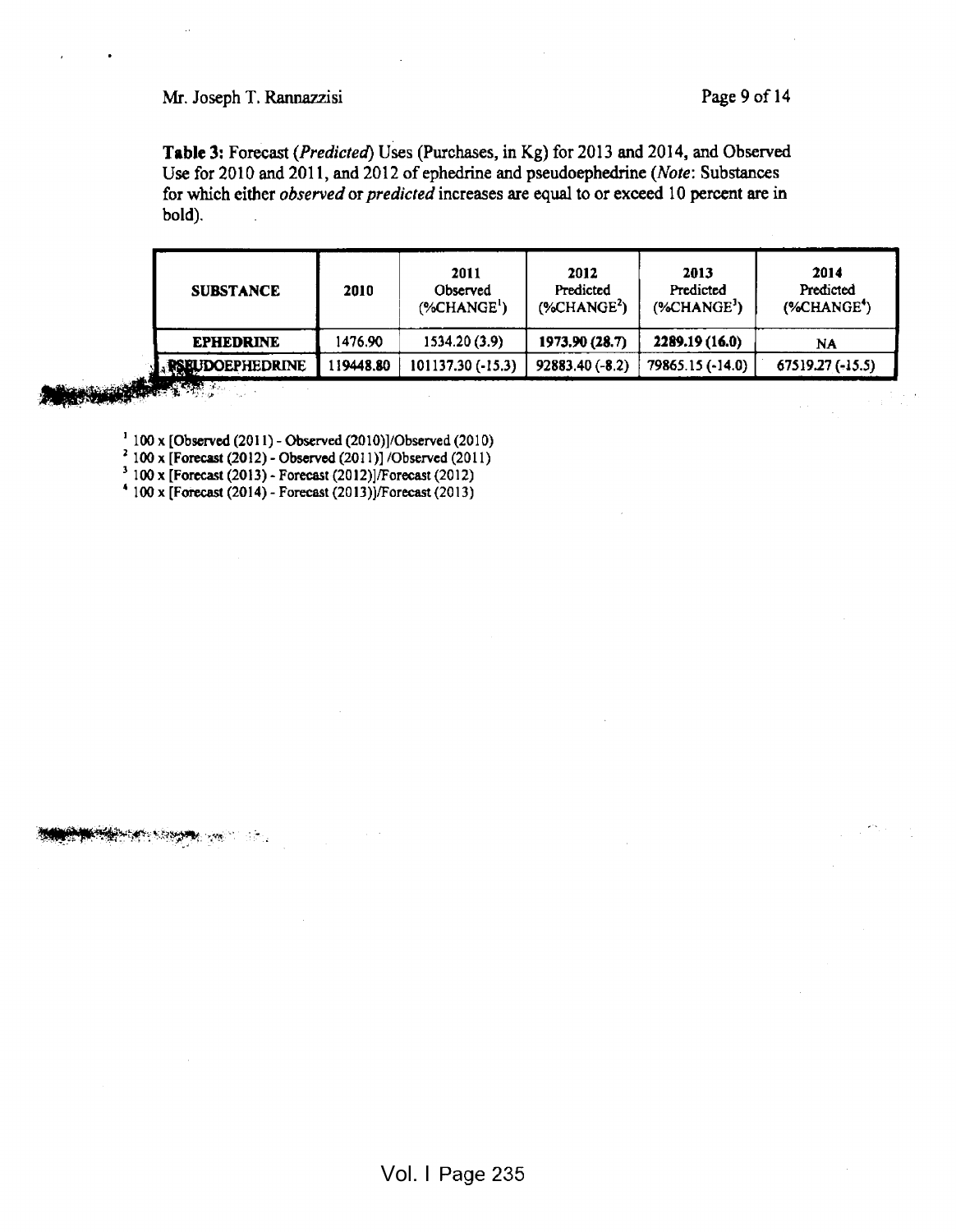«

C.'"~

 $\ddot{\phantom{a}}$ 

Table 4: Recently Approved New Drug Products Containing Schedule II Controlled Substances.

| <b>DRUG PRODUCT</b>                                                                                     | <b>NDA</b> | <b>DATE</b><br><b>APPROVED</b> | <b>SPONSOR</b>                      |
|---------------------------------------------------------------------------------------------------------|------------|--------------------------------|-------------------------------------|
| FENTANYL (SUBSYS) - SUBLINGUAL SPRAY - 0.1 MCG; 0.2 MCG; 0.4 MCG;<br>0.6 MCG; 0.8 MCG, 1.2 MCG, 1.6 MCG | 202-788    | 01/04/12                       | <b>INSYS</b>                        |
| $\therefore$ OXYCODONE HYDROCHLORIDE - ORAL SOLUTION - 5 MG/ 5 ML                                       | 201-194    | 01/12/12                       | <b>VISTAPHARM</b>                   |
| METHYLPHENIDATE EXTENDED RELEASE POWDER                                                                 | 202-100    | 09/27/2012                     | NEXT WAVE<br><b>PHARMACEUTICALS</b> |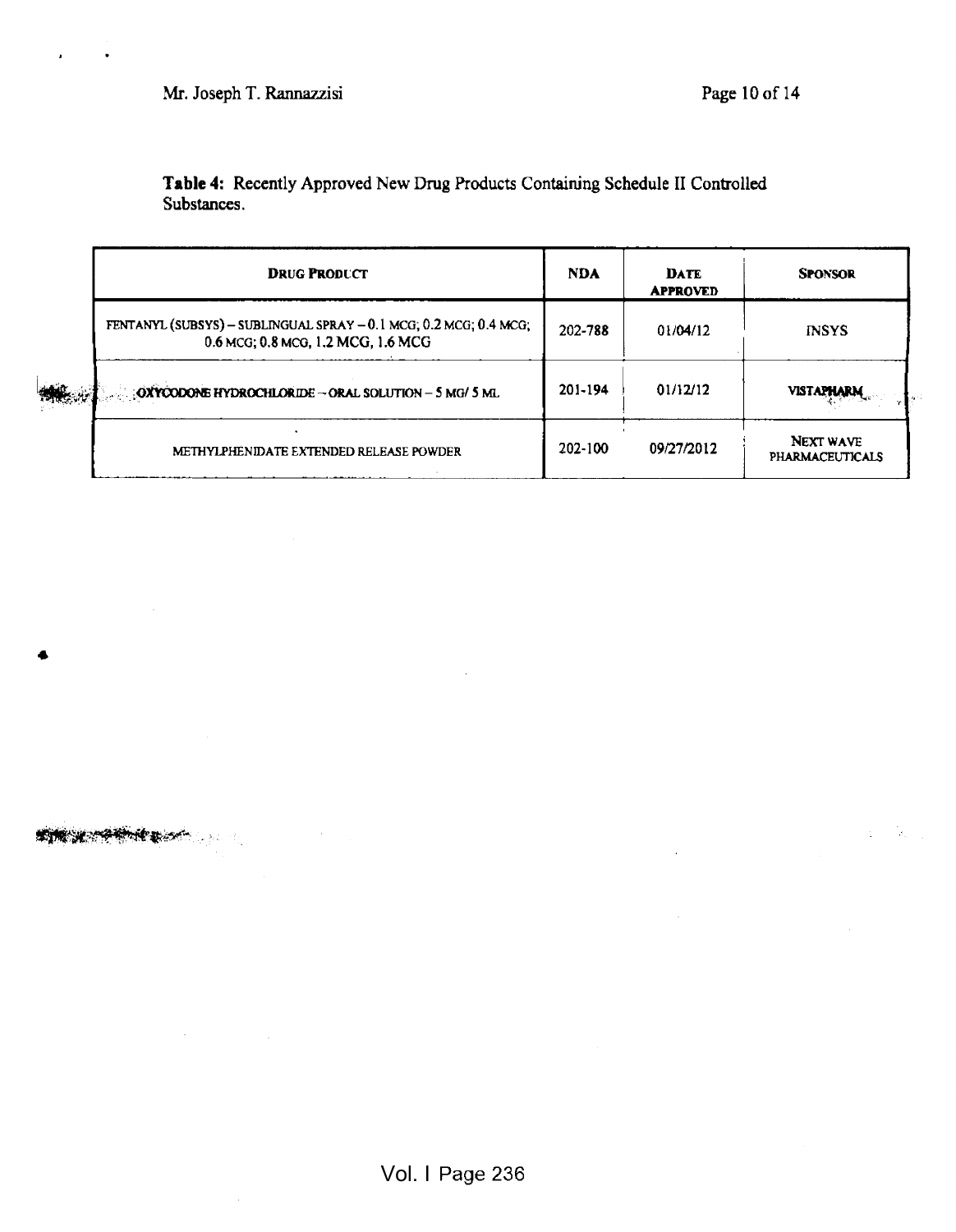$\mathbf{z} = \mathbf{z} + \mathbf{z}$  ,  $\mathbf{z} = \mathbf{z}$ 

Table 5: Recently Approved Generic Drug Products Containing Schedule II Controlled Substances.

| <b>ANDA#</b> | <b>DATE</b><br><b>APPROVED</b> | <b>SPONSOR</b>                        |
|--------------|--------------------------------|---------------------------------------|
| 200343       | 01/25/12                       | <b>VISTAPHARM</b>                     |
| 201947       | 01/05/12                       | <b>VISTAPHARM</b><br>ाः               |
| 76560        | 7/19/2012                      | NEXGEN PHARMA                         |
| 201013       | 4/11/2012                      | <b>AUROLIFE</b>                       |
| 040800       | 4/3/12                         | <b>ACTAVIS TOTOWA</b>                 |
| 202677       | 7/26/12                        | <b>ALVOGEN</b>                        |
| 077302       | 6/22/12                        | <b>ACTAVIS ELIZABETH LLC</b>          |
| 200166       | 8/9/12                         | <b>ARBOR</b>                          |
| 090922       | 9/28/12                        | SUN PHARMACEUTICAL<br>INDUSTRIES LTD. |
| 091671       | 6/29/12                        | <b>CORNERSTONE THERAPEUTICS</b>       |
| 200386       | 6/29/12                        | TRIS PHARMA INC                       |
| 203901       | 11/30/12                       | ACTAVIS ELIZABETH LLC                 |
| 200169       | 1/30/12                        | HI-TECH PHARMA CO                     |
|              |                                |                                       |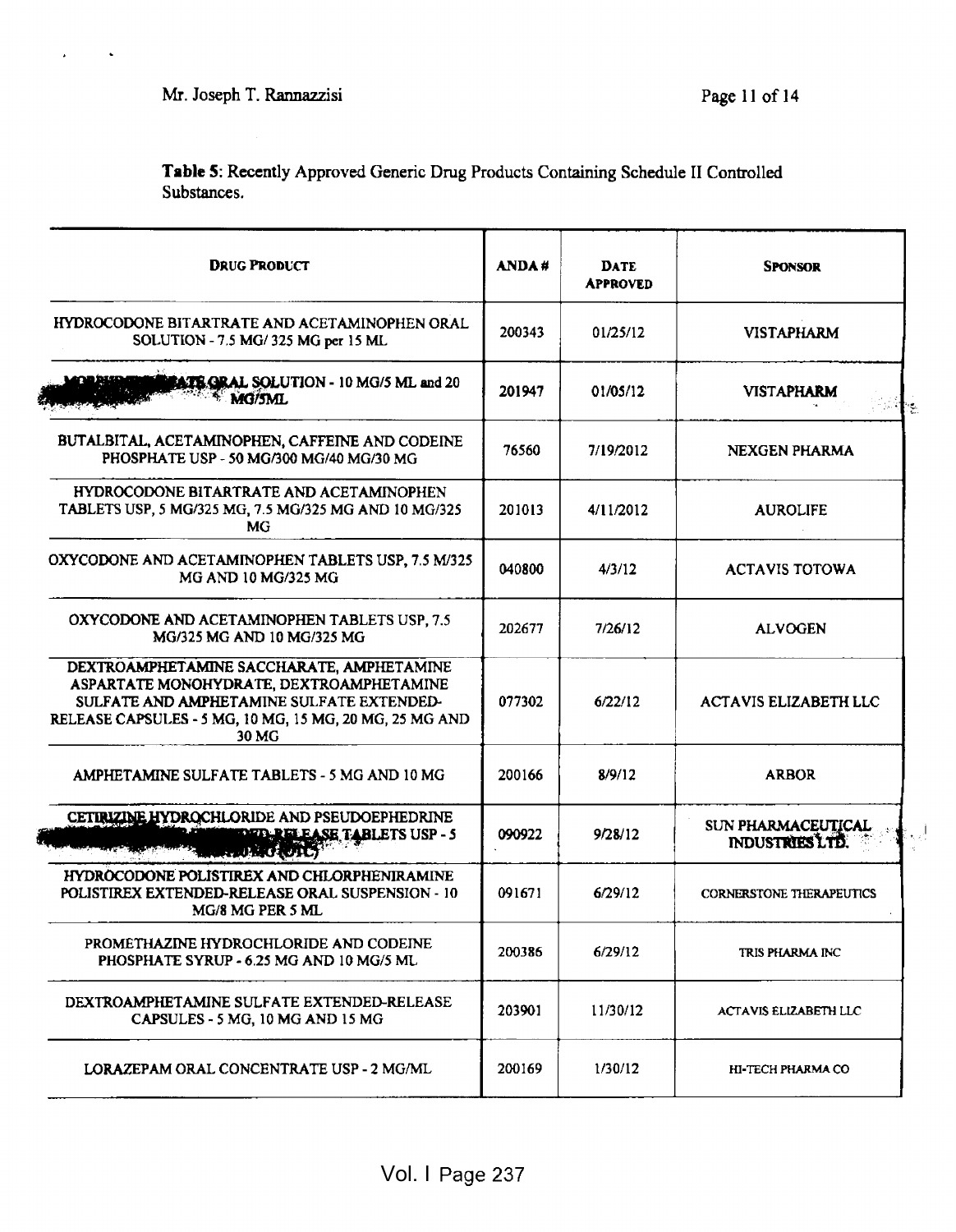$\overline{a}$ 

 $\bullet$ 

| METHYLPHENIDATE HYDROCHLORIDE EXTENDED-RELEASE<br>CAPSULES - 10 MG, 20 MG, 30 MG AND 40 MG       | 079031  | 7/13/12   | <b>BARR LABORATORIES</b>     |
|--------------------------------------------------------------------------------------------------|---------|-----------|------------------------------|
| METHYLPHENIDATE HYDROCHLORIDE EXTENDED-RELEASE<br>CAPSULES - 10 MG, 20 MG AND 30 MG              | 077707  | 7/16/12   | <b>TEVA PHARMACEUTICALS</b>  |
| METHYLPHENIDATE HYDROCHLORIDE EXTENDED-RELEASE<br>CAPSULES - 40 MG, 50 MG AND 60 MG              | 078873  | 7/19/12   | <b>TEVA PHARMACEUTICALS</b>  |
| METHYLPHENIDATE HYDROCHLORIDE TABLETS USP - 5 MG,<br>10 MG AND 20 MG                             | 090710  | 3/15/12   | SUN PHARMACEUTICALS          |
| METHYLPHENIDATE HYDROCHLORIDE EXTENDED-RELEASE<br>TABLETS USP - 27 MG, 36 MG AND 54 MG           | 202608  | 12/28/12  | MALLINCKRODT INC             |
| MIDAZOLAM INJECTION USP - 1 MG/ML; 2 MG/2 ML SINGLE-<br><b>DOSE VIALS</b>                        | 090606  | 2/19/12   | <b>GLAND PHARMA LIMITED</b>  |
| MIDAZOLAM HYDROCHLORIDE INJECTION - 5 MG (BASE)/ML;<br>25 (BASE)/5 ML AND 50 MG (BASE)/10 ML     | 090850  | 1/25/12   | <b>GLAND PHARMA LIMITED</b>  |
| MORPHINE SULFATE EXTENDED-RELEASE CAPSULES USP -<br>30 MG, 45 MG, 60 MG, 75 MG, 90 MG AND 120 MG | 079040  | 1/16/13   | <b>ACTAVIS ELIZABETH LLC</b> |
| MORPHINE SULFATE ORAL SOLUTION - 100 MG/5 ML (20<br>MG/ML)                                       | 201574  | 8/6/12    | PADDOCK LABORATORIES         |
| MORPHINE SULFATE EXTENDED-RELEASE TABLETS - 15 MG,<br>30 MG, 60 MG, 100 MG AND 200 MG            | 078761  | 5/11/12   | RANBAXY LABORATORIES LIMITED |
| NALTREXONE HYDROCHLORIDE TABLETS USP - 50 MG                                                     | 0903356 | 2/24/12   | SUN PHARMA GLOBAL FZE        |
| <b>NORTH STATE OF SECOND DRIDE CAPSULES - 5 MG</b>                                               | 203107  | 7/26/12   | COASTAL PHARMACEUTICALS      |
| OXYCODONE HYDROCHLORIDE ORAL SOLUTION USP - 100<br>MG/5 ML (20 MG/ML)                            | 202537  | 7/30/12   | VISTAPHARM INC               |
| OXYCODONE HYDROCHLORIDE TABLETS USP -5 MG, 15 MG<br>AND 30 MG                                    | 202160  | 11/19/12  | AUROLIFE PHARMA INC          |
| OXYCODONE HYDROCHLORIDE TABLETS USP - 10 MG AND<br>20 MG                                         | 090659  | 11/6/12   | SUN PHARMA INDS INC          |
| TEMAZEPAM CAPSULES USP - 7.5 MG AND 22.5 MG1 ML AND 2<br><b>ML VIALS</b>                         | 071457  | 6/22/2012 | NOVEL LABORATORIES INC       |
|                                                                                                  |         |           |                              |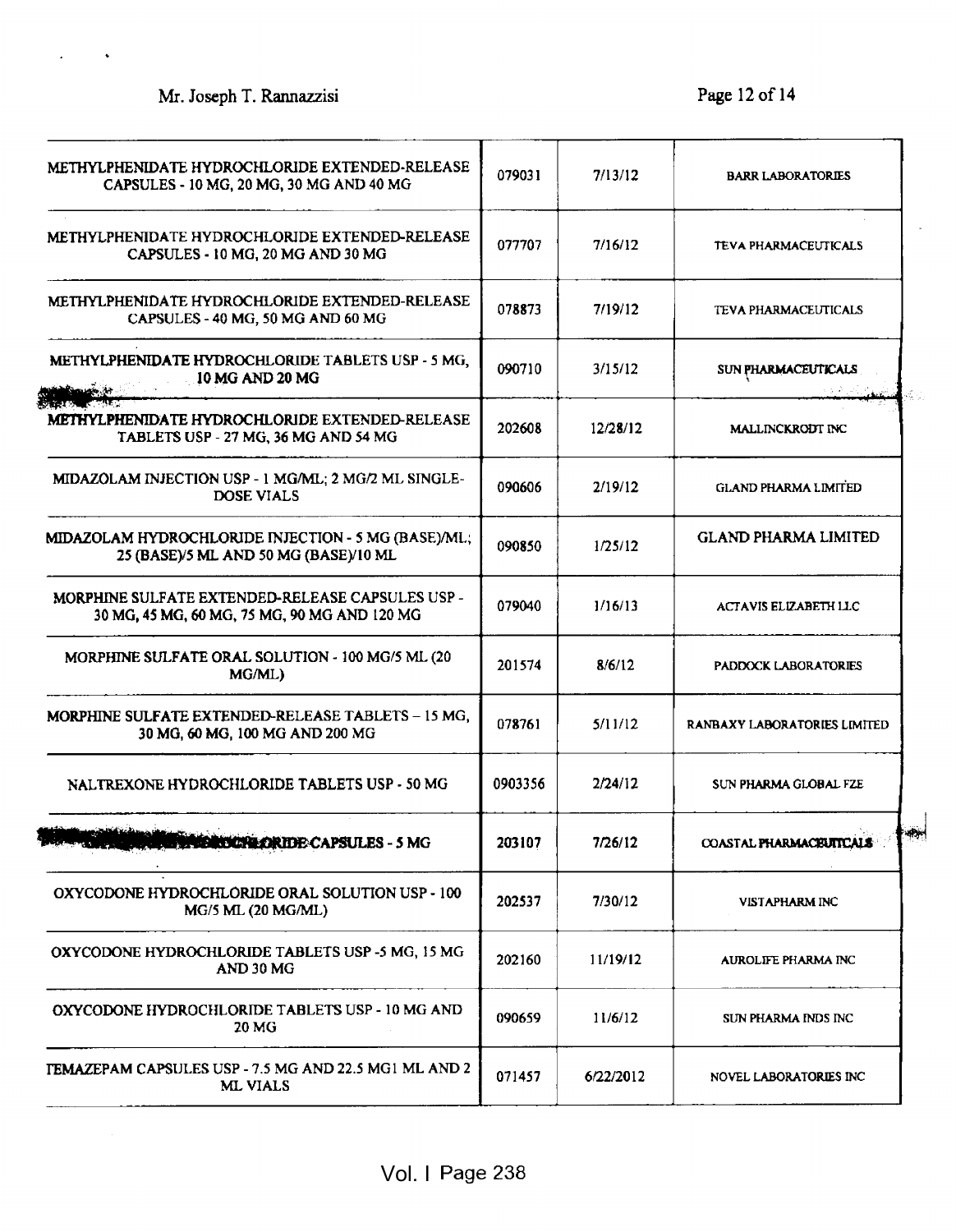# Mr. Joseph T. Rannazzisi Page 13 of 14

 $\overline{a}$ 

 $\alpha \in \{1,2,3,4,6,8,1\}$  .

 $\label{eq:1} \mathcal{L}^{\text{max}}_{\text{max}} \propto \sqrt{\frac{3}{2}} \sqrt{2}$ 

| ZOLPIDEM TARTRATE TABLETS USP - 5 MG AND 10 MG | 077388 | 7/30/12 | CIPLA LIMITED |
|------------------------------------------------|--------|---------|---------------|
|                                                |        |         |               |

.<• •

**The state of the company of the state of the state of the state of the state of the state of the state of the** 

 $\mathcal{A}^{\text{max}}_{\text{max}}$  $\frac{1}{2}$  .